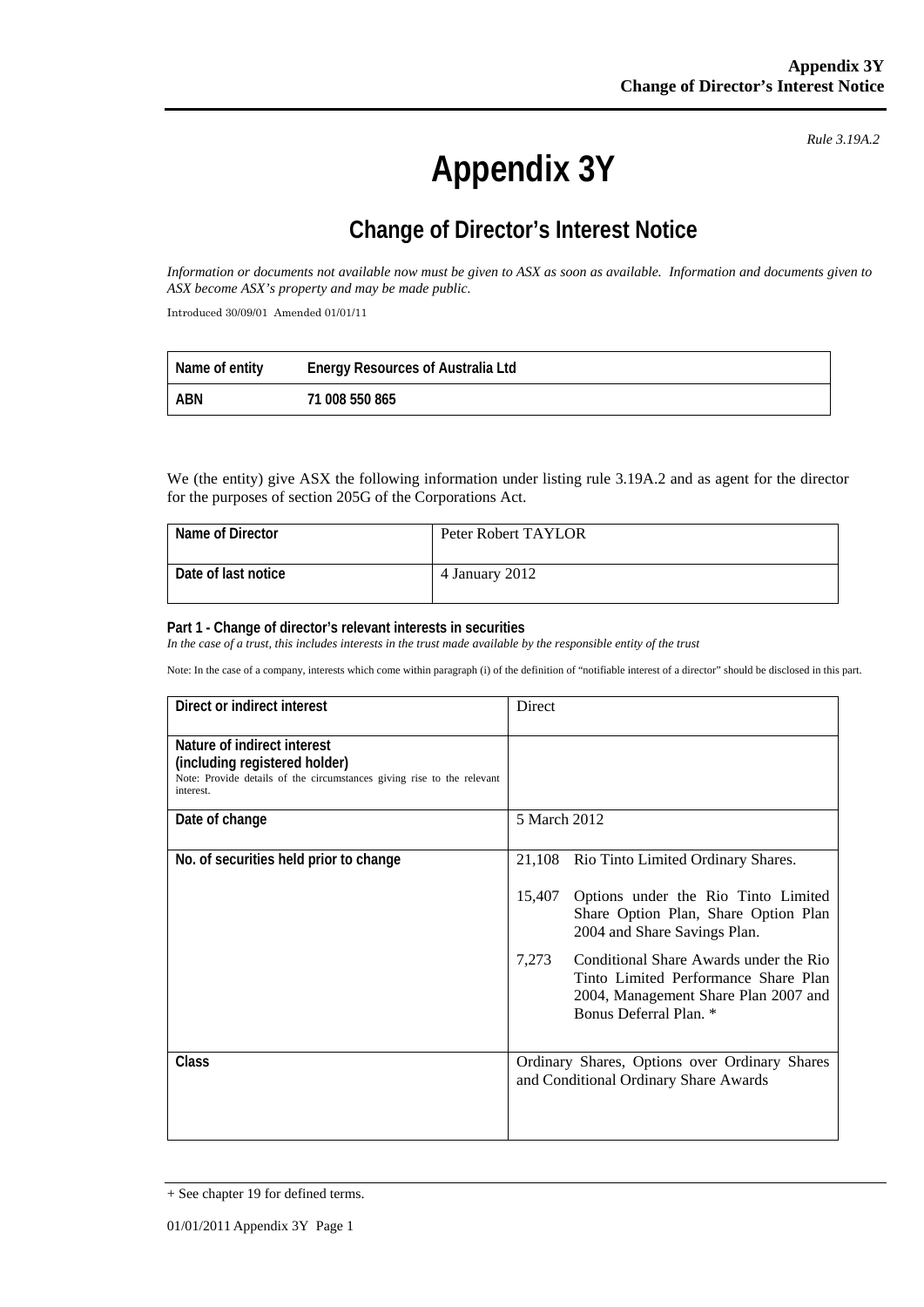| Number acquired                                                                                                                                     | 2,420  | Rio Tinto Limited Ordinary shares                                                                                                                |
|-----------------------------------------------------------------------------------------------------------------------------------------------------|--------|--------------------------------------------------------------------------------------------------------------------------------------------------|
| Number disposed                                                                                                                                     | 2,420  | Options vested.                                                                                                                                  |
| Value/Consideration<br>Note: If consideration is non-cash, provide details and estimated<br>valuation                                               |        | See "Nature of Change" below.                                                                                                                    |
| No. of securities held after change                                                                                                                 | 23,528 | Rio Tinto Limited Ordinary Shares.                                                                                                               |
|                                                                                                                                                     |        | Options under the Rio Tinto Limited<br>Share Option Plan, Share Option Plan<br>2004 and Share Savings Plan.                                      |
|                                                                                                                                                     | 7,273  | Conditional Share Awards under the Rio<br>Tinto Limited Performance Share Plan<br>2004, Management Share Plan 2007 and<br>Bonus Deferral Plan. * |
| Nature of change                                                                                                                                    |        |                                                                                                                                                  |
| Example: on-market trade, off-market trade, exercise of options, issue of<br>securities under dividend reinvestment plan, participation in buy-back | 2420   | Options granted under the Rio Tinto<br>Limited Share Option Plan<br>were<br>exercised at an exercise price of \$23.762<br>per option.            |

\* In addition, in accordance with the rules of the Bonus Deferral Plan and Management Share Plan, upon vesting Mr Taylor may receive additional Rio Tinto Limited ordinary shares in lieu of dividends that would have been paid to him in the period from grant on the base number of shares the subject of the Conditional Share Award that vest.

<sup>+</sup> See chapter 19 for defined terms.